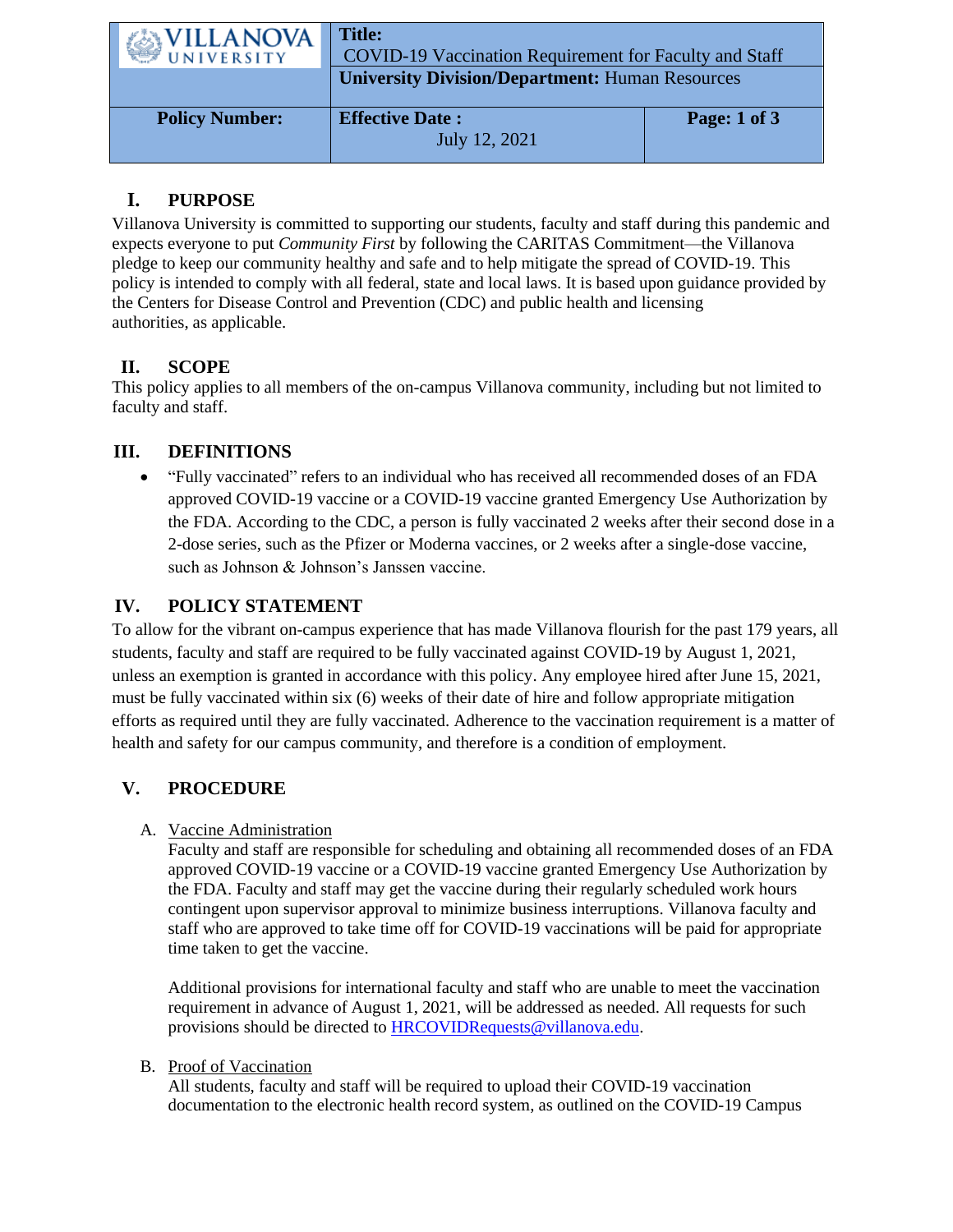| WILLANOVA             | <b>Title:</b><br><b>COVID-19 Vaccination Requirement for Faculty and Staff</b> |              |
|-----------------------|--------------------------------------------------------------------------------|--------------|
|                       | <b>University Division/Department: Human Resources</b>                         |              |
| <b>Policy Number:</b> | <b>Effective Date:</b><br>July 12, 2021                                        | Page: 2 of 3 |

Information website, by August 1, 2021, for employees hired on or before June 15, 2021. Any employee hired after June 15, 2021, must be upload their vaccination documentation within six (6) weeks from their date of hire. All vaccination documentation will be kept confidential and stored separately from employees' personnel files.

### C. Accommodations

Accommodations may be requested for medical (including pregnancy) and religious reasons. All employee accommodation requests must be made directly through the Office of Human Resources, using the appropriate forms and documentation required for the specific exemption requested. Forms are available at on the [COVID-19 Campus Information](https://www1.villanova.edu/university/return-to-campus.html) website. Faculty and Staff must attest on all forms that the information provided is complete and accurate to the best of their knowledge, and that they understand any intentional misrepresentation made in their exemption requests may result in corrective action, up to and including termination. A request for an exemption will not be granted if doing so is (i) unreasonable, (ii) creates an undue hardship on the University, or (iii) poses a direct threat to the safety of the employee or others in the workplace.

#### D. Mitigation Efforts

Continued COVID-19 mitigation measures shall remain in place as needed to ensure the safety of our community. These mitigation measures may include, but are not limited to: wearing masks, surveillance testing, daily symptom certification, and quarantine/isolation. Faculty and staff that receive an accommodation to the vaccination requirement will be required to comply with all COVID-19 testing and other preventive requirements deemed necessary based on the nature of their work. Faculty and staff that are not fully vaccinated will be responsible for understanding current measures and adhering to the University's requirements. Appropriate mitigation measures will remain required for these faculty and staff members until they become fully vaccinated or unless additional directives are issued by the University President. Any employee that is required, but fails, to comply with the mitigation measures deemed necessary may be subject to corrective action up to and including termination.

### E. Community Health and Safety Responsibility

Any faculty or staff member, regardless of vaccination status, that knowingly reports to or remains at work with a confirmed or suspected diagnosis of COVID-19, may be subject to corrective action up to and including termination.

#### F. Policy Modification

Because public health guidelines and business and industry best practices regarding COVID-19 and COVID-19 vaccines are changing rapidly as new information becomes available, Villanova University reserves the right to modify this policy and the respective procedures at any time in its sole discretion to adapt to changing circumstances and business needs, consistent with its commitment to maintaining a safe and healthy workplace.

## **VI. RELATED INFORMATION/FORMS**

- [COVID-19 Campus Information](https://www1.villanova.edu/university/return-to-campus.html)
- [COVID-19 Immunization Medical Accommodation Form](https://forms.office.com/Pages/ResponsePage.aspx?id=5Y1adpTP8EScr65b-M-jZhvoVi3wu-xGhqUa8XIdPilUQkZLVjlYQVdYQ0JETUdFQTdUOEdNSUJZRC4u)
- [COVID-19 Immunization Religious Accommodation Form](https://forms.office.com/Pages/ResponsePage.aspx?id=5Y1adpTP8EScr65b-M-jZhvoVi3wu-xGhqUa8XIdPilUQjlHMllCQU9GN1oyRzNWWDdDMkVNQlFDVS4u)